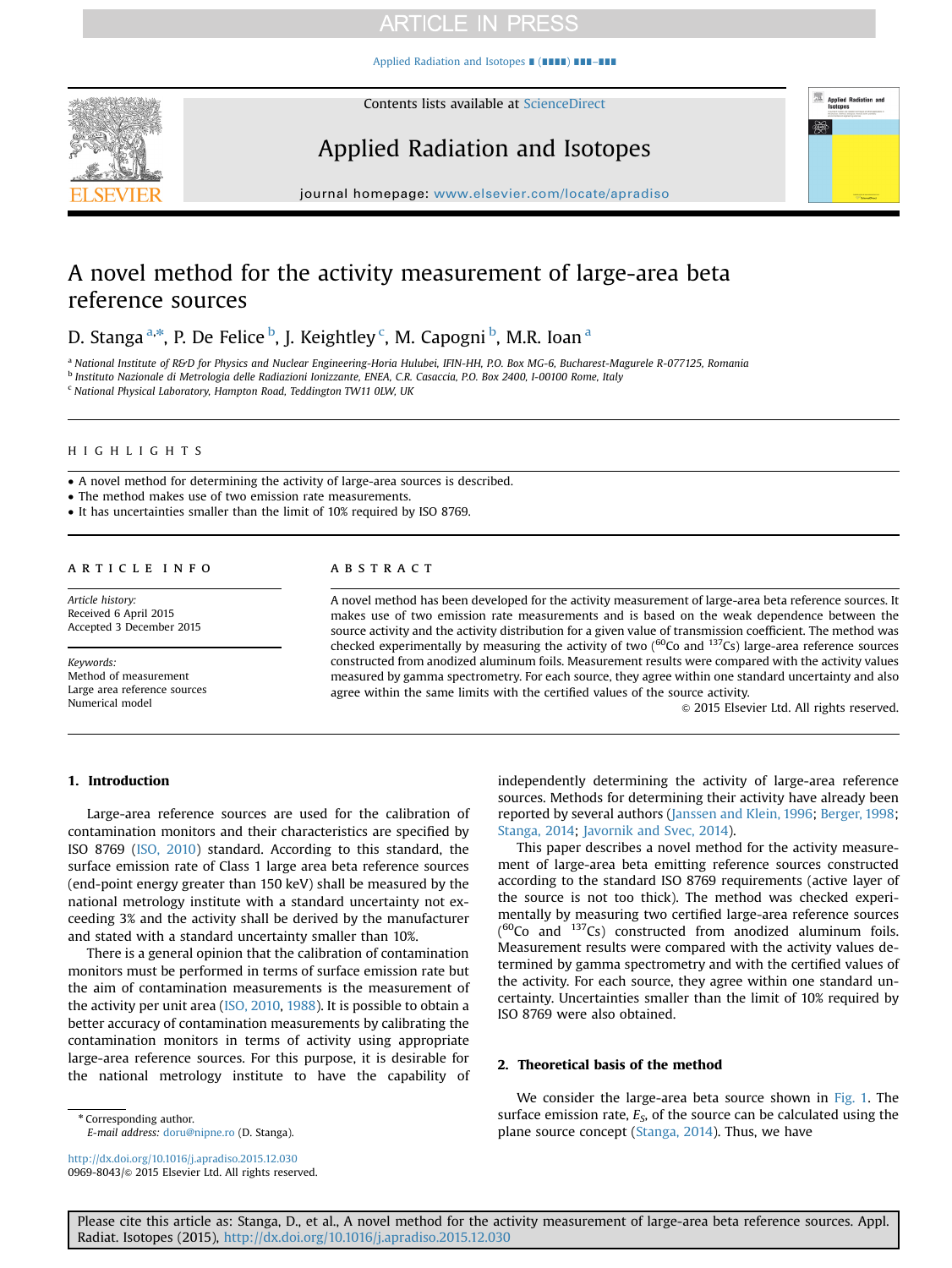#### <span id="page-1-0"></span>2 D. Stanga et al. / Applied Radiation and Isotopes ∎ (∎∎∎∎) ∎∎∎–∎∎∎





$$
E_S = f_T \Lambda \int_0^{x_{\text{max}}} \epsilon_p(x) f(x) dx
$$
 (1)

where  $\varepsilon_p(x)$  is the plane source efficiency,  $f_T$  is the total emission probability for beta particles and conversion electrons,  $\Lambda$  is the activity of the source,  $x_{\text{max}}$  represents the thickness of the active layer of the source and  $f(x) = A_n(x) / A$  is the activity depth distribution  $(A_p(x)dx$  is the activity of the plane source with thickness dx from the depth  $x$ ).

The efficiency, $\varepsilon_p(x)$ , of the plane sources is given by

$$
\varepsilon_p(x) = \frac{E_p(x)}{f_T \Lambda_p(x)} = \frac{E_b(x) + E_{ce}(x)}{f_T \Lambda_p(x)} = \frac{f_b \varepsilon_{pb}(x) + f_{ce} \varepsilon_{ce}(x)}{f_T}
$$
(2)

where  $E_b(x)$ ,  $f_b$  and  $ε_{pb}(x)$  are, respectively, the emission rate in 2π, the emission probability and the plane source efficiency corresponding to beta particles,  $E_{ce}(x)$ ,  $f_{ce}$  and  $\varepsilon_{pce}(x)$  are, respectively, the emission rate in  $2π$ , the total emission probability and the plane source efficiency corresponding to conversion electrons and  $f_T = f_b + f_{ce}$ .

When the source is covered by an inactive foil of thickness s, the emission rate in  $2\pi$  of both beta particles and conversion electrons that emerge from the top surface of the covering foil, E (s), is given by

$$
E(s) = f_T \Lambda \int_0^{x_{\text{max}}} \varepsilon_p(x, s) f(x) dx
$$
 (3)

where  $E(0) = E_S$  and  $\varepsilon_p(x, 0) = \varepsilon_p(x)$ .

In case that the source and the covering foil are made from the same material, Eq. (3) becomes

$$
E(s) = f_T \Lambda \int_0^{x_{\text{max}}} \varepsilon_p(x+s) f(x) dx \tag{4}
$$

The transmission coefficient, t, is defined as the fraction of beta particles and conversion electrons emitted by the source and transmitted through a foil of thickness s. As a result, we have

$$
t = \frac{E(s)}{E_S} = \frac{\int_0^{x_{\text{max}}} \varepsilon_p(x, s) f(x) dx}{\int_0^{x_{\text{max}}} \varepsilon_p(x) f(x) dx},
$$
\n(5)

where  $\varepsilon_p(x, s) = \varepsilon_p(x + s)$  when the source and the covering foil have identical effective atomic numbers.

The efficiency of  ${}^{60}$ Co and  ${}^{137}$ Cs plane sources, located at the depth  $x$  in aluminum (backing plate is also made from aluminum), was calculated by Monte Carlo method using the PENCYL code from the simulation package PENELOPE ([Baro et al., 1995](#page-4-0); [Salvat](#page-4-0) [et al., 2003\)](#page-4-0). In the case of 137Cs sources, we took into account both beta particles ( $f_b$ =1) and conversion electrons ( $f_{ce}$ =0.094). Monte Carlo results were fitted by the function  $\varepsilon_p$  (x) =  $a_0 + a_1 x^{0.5} + a_2 x + a_3 x^{1.5} + a_4 x^2 + a_5 x^{2.5}$  with residuals smaller than 0.5%. In Table 1 the fitting parameters  $a_0$ ,  $a_1$ ,  $a_2$ ,  $a_3$ ,  $a_4$ and  $a_5$  for <sup>60</sup>Co and <sup>137</sup>Cs sources are shown.

#### 3. Description of the method

3.1. Dependence of the source activity on the transmission coefficient

From Eq.  $(4)$ , it follows that

$$
\Lambda = E(s)/K,\tag{6}
$$

where 
$$
K = \int_0^{x_{\text{max}}} \varepsilon_p(x + s) f(x) dx.
$$
 (7)

Eq. (6) shows that  $\Lambda$  depends on both  $x_{max}$  and  $f(x)$  which are usually unknown. Eq. (5) shows that t depends also on  $x_{max}$  and f (x). It follows that  $\Lambda$  can be expressed as a function of t and  $f(x)$ where t can be determined by measuring  $E(s)$  and  $E<sub>S</sub>$ . To investigate the dependence of  $\Lambda$  on  $f(x)$ , we used two opposite distributions  $f_1(x) = \frac{1+\alpha}{x_{max}} (1 - \frac{x}{x_{max}})^{\alpha}$  and  $f_2(x) = \frac{1+\alpha}{x_{max}} (\frac{x}{x_{max}})^{\alpha}$  together with the uniform distribution  $f_3(x) = 1/x_{max}$ . In the case of  $f_1(x)$ , the activity is concentrated close to the top surface of the source  $(\alpha \geq 1)$  while for  $f_2(x)$  the activity is concentrated close to  $x_{max}$  $(\alpha \geq 1)$ . [Fig. 2](#page-2-0) shows K as a function of t for <sup>60</sup>Co and <sup>137</sup>Cs sources constructed from anodized aluminum foils (covered with an aluminum foils of thickness  $s = 2.4$  mg/cm<sup>2</sup>) and for the distributions mentioned above ( $\alpha$ =1 and  $\alpha$ =5). As one can see from [Fig. 2,](#page-2-0) K depends weakly on  $f(x)$  for a given value of t. It follows that  $\Lambda$ depends weakly on  $f(x)$  and this dependence is also weak for other beta emitters such as  ${}^{14}C$ ,  ${}^{147}Pm$ ,  ${}^{36}C$ l and  ${}^{90}Sr$ - ${}^{90}Y$ . One can also see from Fig. 1 that K takes the maximum value  $K_{\text{max}}$  and the minimum value  $K_{\text{min}}$  for  $f_2(x)$  and  $f_1(x)$  for  $\alpha = 5$ , respectively.

#### 3.2. Basis of the method

The method described here can be applied to different types of large-area beta reference sources constructed according to ISO 8769, namely, the active layer of the source is not too thick. It makes use of two emission rate measurements. Thus, the surface emission rate,  $E_s$ , is firstly measured according to ISO 8769 using a windowless gas-flow proportional detector. Secondly, the source is covered with a foil (it is assumed that both the foil and source material have identical effective numbers) of thickness s and the emission,  $E(s)$ , is measured with the same detector. In this way, the transmission coefficient can be calculated using  $t = E(s)/E_s$ .

The method makes use of Eq.  $(6)$  and is based on the weak dependence of  $\Lambda$  on  $f(x)$  for a given value of t. As a result, the source activity  $\Lambda$  can be expressed as

$$
A = f_m \frac{E(s)}{K},\tag{8}
$$

where  $f_m$  is a factor which is equal to one and takes into account the uncertainties of the model used for obtaining  $\varepsilon_p$  ( $x + s$ ) and computing K. If the interval  $[K_{min}, K_{max}]$  is the only available information regarding K, a rectangular distribution over this interval can be assumed. It follows that

Table 1

Fitting parameters for  ${}^{60}$ Co and  ${}^{137}$ Cs plane sources (backing and source are made from aluminum).

|                  | $a_0$       | a٠             | $a_2$       | a              | uΔ          | a <sub>5</sub> |
|------------------|-------------|----------------|-------------|----------------|-------------|----------------|
| 60 <sub>Co</sub> | ).717789557 | $-0.340266940$ | 0.084607399 | $-0.020256230$ | 0.003832716 | $-0.000318940$ |
| $137C_S$         | 0.714323109 | $-0.176106937$ | 0.023339380 | $-0.003506495$ | 0.000442019 | $-0.000023705$ |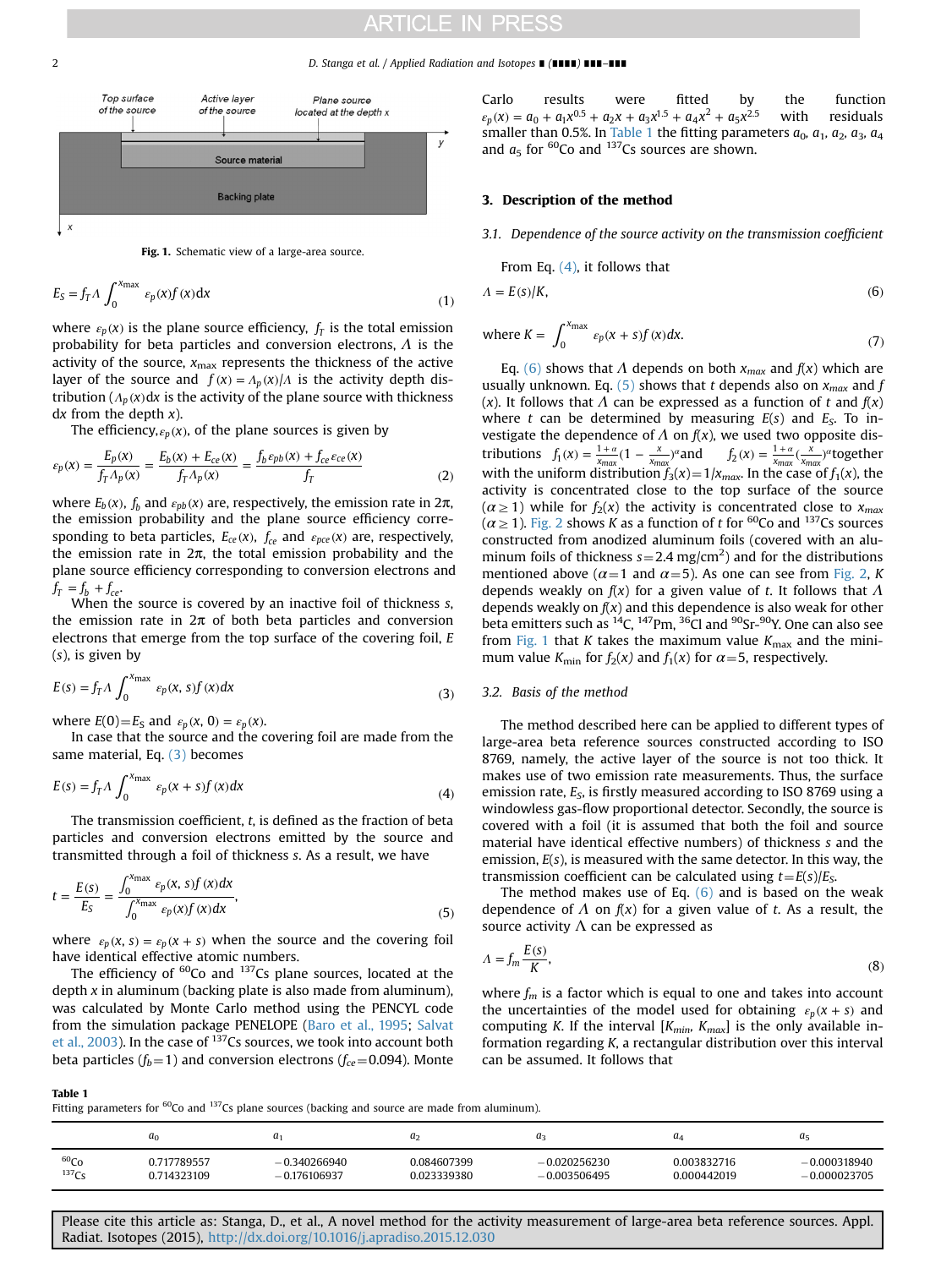#### D. Stanga et al. / Applied Radiation and Isotopes ∎ (∎∎∎∎) ∎∎∎–∎∎∎ 3

<span id="page-2-0"></span>

Fig. 2. K as a function of t for  ${}^{60}$ Co and  ${}^{137}$ Cs large-area sources constructed from anodized aluminum foils.

$$
K = (K_{min} + K_{max})/2
$$
\n(9)

$$
\delta_f(K) = (K_{\text{max}} - K_{\text{min}})/(\sqrt{3}(K_{\text{max}} + K_{\text{min}}))
$$
\n(10)

where  $\delta_f(K)$  is the relative standard uncertainty of K due to the fact that  $f(x)$  is not exactly known.

To apply the method to the activity measurement of large-area beta reference sources constructed from anodized aluminum foils,  $K_{max}$  and  $K_{min}$  were computed as a function of t for different s values using Eqs. [\(5\)](#page-1-0) and ([7\)](#page-1-0). The data were firstly fitted by least square method, for a given value of s, by means of polynomials of degree three. Thus, we have

$$
K_{max} = \sum_{i=1}^{4} p_i(s) t^{4-i} \text{ and } K_{min} = \sum_{i=1}^{4} q_i(s) t^{4-i}
$$
 (11)

The values of  $_{pi}(s)$  and  $q_i(s)$ , obtained in the first step for different values of s, were also fitted by least square method using the following polynomials

$$
p_i(s) = \sum_{j=1}^{4} P_{ij} s^{4-j} \quad \text{and } q_i(s) = \sum_{j=1}^{4} Q_{ij} s^{4-j}
$$
 (12)

A Matlab script was written to compute  $P_{ij}$  and  $Q_{ij}$  for <sup>60</sup>Co and <sup>137</sup>Cs sources constructed from anodized aluminum foils. Expressed in matrix form, values of  $P_{ij}$  and  $Q_{ij}$  for these sources are

| $PCO-60=$  | 0.42313     | $-5.6149$  | 26.1080    | $-47.5870$ |
|------------|-------------|------------|------------|------------|
|            | $-1.00500$  | 13.1860    | $-60.2370$ | 10.0890    |
|            | 0.77050     | $-9.9850$  | 44.4570    | $-69.9690$ |
|            | $-0.19161$  | 2.4526     | $-10.7000$ | 16.4460    |
| $Qco-60=$  | 0.133820    | $-1.84620$ | 8.4152     | $-20.6970$ |
|            | $-0.307910$ | 4.12450    | $-19.6250$ | 40.1360    |
|            | 0.223950    | $-2.97400$ | 13.9370    | $-25.0930$ |
|            | $-0.052696$ | 0.69329    | $-3.1939$  | 5.6036     |
| $Pcs-137=$ | 0.22244     | $-4.9174$  | 36.356     | $-97.578$  |
|            | $-0.56648$  | 12.4640    | $-91.277$  | 234.280    |
|            | 0.47614     | $-10.4180$ | 75.384     | $-186.560$ |
|            | $-0.13226$  | 2.8771     | $-20.591$  | 49.968     |
| $Ocs-137=$ | 0.071848    | $-1.63040$ | 12.4510    | $-40.916$  |
|            | $-0.179060$ | 4.03520    | $-30.8710$ | 92.471     |
|            | 0.146000    | $-3.26970$ | 24.7280    | $-68.875$  |
|            | $-0.039104$ | 0.87006    | $-6.4978$  | 17.578     |
|            |             |            |            |            |

The values of  $P_{ij}$  and  $Q_{ij}$  are valid for  $x_{max}$  smaller than 5.4 mg/cm<sup>2</sup> (for large-area sources constructed from anodized aluminum foils,  $x_{max}$  is usually smaller than 3 mg/cm<sup>2</sup>) and s chosen in the interval [2, 5] mg/cm<sup>2</sup> for  $^{60}$ Co sources and the interval [2, 10] mg/cm<sup>2</sup> for  $137$ Cs sources.

The source activity  $\Lambda$  and its associated standard uncertainty were computed using the propagation of distributions according to GUM Supplement 1 [\(ISO, 2008\)](#page-4-0). Consequently, a Matlab script was developed for computing the probability distribution of  $\Lambda$ using Monte Carlo simulation, Eq. [\(8\)](#page-1-0) and normal probability distributions for the values of the input quantities s, t,  $f_m$  and  $E(s)$ . The standard uncertainty of  $f_m$  (due to the uncertainties of the model used for obtaining  $\varepsilon_p$  ( $x + s$ ) and computing K) was taken equal to 0.015. The Monte Carlo simulation generates  $n_d$  draws from the probability distributions of all input quantities and  $\Lambda$  is calculated for each of  $n_d$  draws resulting the values  $\Lambda_i$  where  $i=1$ ,  $2, \ldots, n_d$ . The average  $\overline{\Lambda}$  and its associated standard uncertainty  $u(\overline{\Lambda})$ are computed using

$$
\overline{\Lambda} = \frac{1}{n_d} \sum_{i=1}^{n_d} \Lambda_i \quad u^2(\overline{\Lambda}) = \frac{1}{n_d - 1} \sum_{i=1}^{n_d} (\Lambda_i - \overline{\Lambda})^2
$$
\n(13)

To compute  $\Lambda_i$ , the value of K was sampled from the rectangular distribution defined on the interval  $[K_{min}, K_{max}]$ . The values of  $K_{min}$  and  $K_{max}$  for each sample are computed by means of Eq. (11) using the matrices written above. The quantities  $\overline{\Lambda}$  and  $u(\overline{\Lambda})$  are taken, respectively, as an estimate of  $\Lambda$  and its associated standard uncertainty. It should be noted that the uncertainty of  $\Lambda$  can also be evaluated using the law of propagation of uncertainty ([ISO,](#page-4-0) [1995](#page-4-0)).

#### 4. Experimental results

#### 4.1. Experimental results obtained by gamma spectrometry

The activity of two large-area reference sources ( ${}^{60}$ Co and  ${}^{137}$ Cs) was firstly measured by gamma spectrometry. These sources, of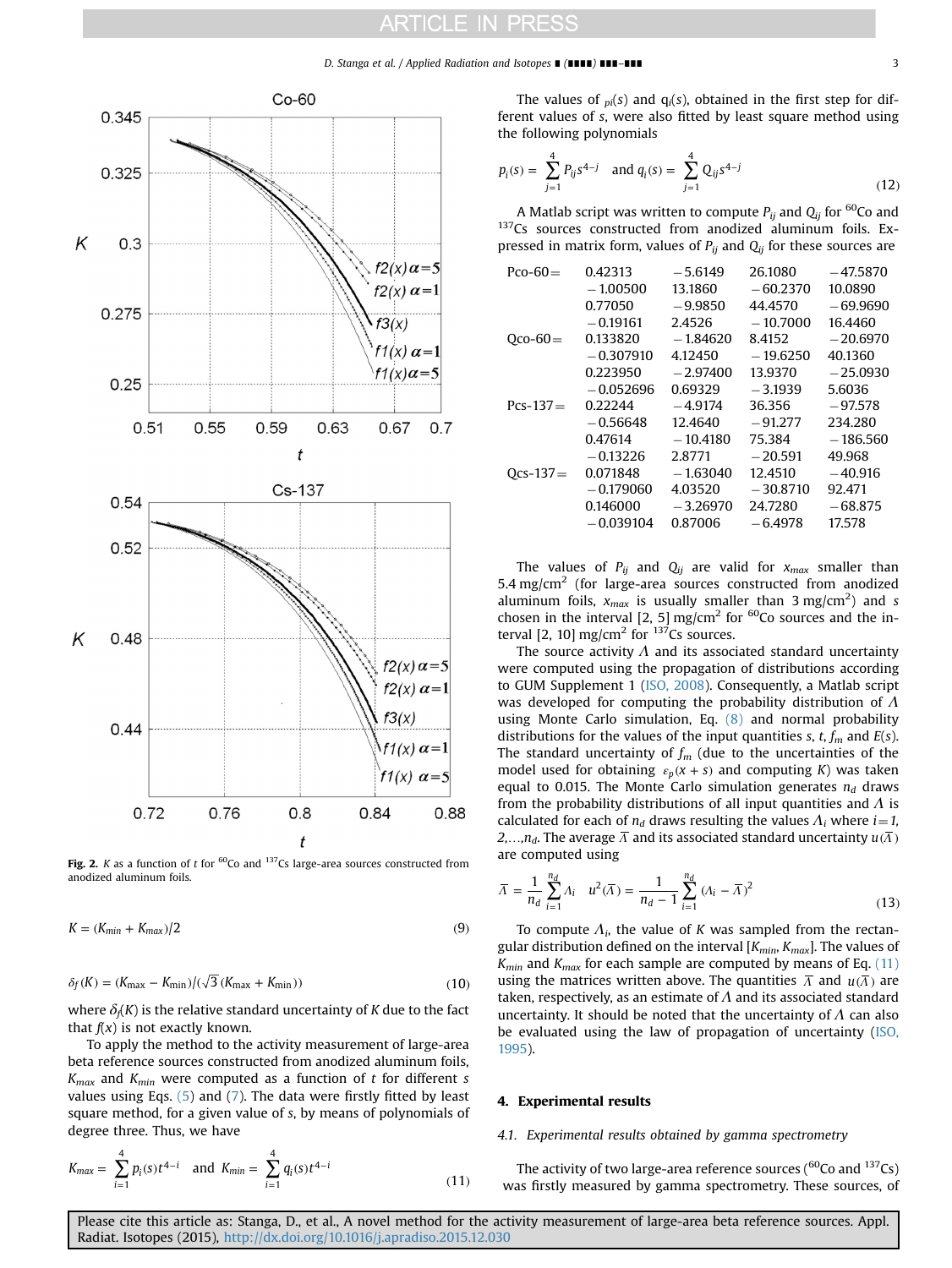rectangular shape, are constructed from 0.3 mm thick anodized aluminum foils of  $(10 \times 10)$  cm<sup>2</sup> mounted on backing plates of  $(12 \times 12)$  cm<sup>2</sup> and 3.0 mm thickness.

A high resolution gamma spectrometric system was used in the measurements. It consists of a HPGe detector type GEM60P4 having a relative efficiency of 65% (1.33 MeV) and a resolution (FWHM) of 1.92 keV at 1.33 MeV. It is placed in a shielding made of lead bricks 10 cm thick with 1 mm cadmium and 1 mm copper inner lining. The detector is linked to a digital spectrometer DSPEC jr. 2.0 which is connected to the computer through USB (Universal Serial Bus). GammaVision 32 software was used for data acquisition and spectrum analysis. In all measurements the average dead time loss was smaller than 5% and long counting times were chosen to achieve very good counting statistics.

The activity of the sources was measured by the method of efficiency transfer using point sources ( $^{60}$ Co and  $^{137}$ Cs) for reference measurements. According to this method, the activity of large-area sources,  $\Lambda_{\varrho}$ , was calculated by means of the following equation

$$
A_g = \frac{R_g(E)}{T \cdot R_{ref}(E)} A_{ref}
$$
\n(14)

where T is the efficiency transfer factor,  $R_g(E)$  and  $R_{ref}(E)$  are, respectively, the net counting rates (corrected for coincidence summing effect in the case of  $60C$  sources) corresponding to the energy E of the peaks of large-area and reference point sources and  $\Lambda_{ref}$  is the activity of the reference point sources. The efficiency transfer factor was computed using GESPECOR code ([Sima and](#page-4-0) [Arnold, 2002\)](#page-4-0). To determine  $R<sub>g</sub>(E)$ , the large-area sources were placed at 20.6 cm from the end cap of the detector with the center located on the detector axis. The reference sources were placed on the detector axis at 20.7 cm from the end cap. Measurement results and their associated uncertainties together with the certified values of the source activity  $(\Lambda_{cert})$  and its associated standard uncertainty are shown in Table 2. One can see from Table 2 that the measurement result of each source agrees within one standard uncertainty with the certified value of the activity.

### 4.2. Experimental results obtained by the novel method

The same sources measured by gamma spectrometry were used for testing the performance of the novel method. Thus, they were measured according to ISO 8769 using a windowless gasflow proportional counter type DEXTRAY AB710 (250  $\times$  $400 \times 30$ ) mm<sup>3</sup> provided with a sliding tray to insert the source into the active volume of the detector. The counter was operated at  $+3050$  V in the beta plateau using methane as counting gas. The gas-flow of about 1 L/h was controlled by a two-stage pressure regulator and needle valves. A charge-sensitive preamplifier and a spectroscopy amplifier, which feeds a discriminator, amplified the signals of the detector. The pulses from the discriminator were counted by conventional counting logic. A dead time of 10 μs was superimposed to allow precise corrections of dead time losses. The discrimination level in the counting system was set to 0.59 keV using a multi-channel analyzer and a <sup>55</sup>Fe source.

The counting rate of each source was measured in the first step

by placing it inside the detector volume. In the second step each source was covered with an aluminum foil of thickness  $s=2.4\pm0.05$  mg/cm<sup>2</sup> and the counting rate measured by means of the same detector and counting system. The emission rates were calculated by using the following equation:

$$
E(s) = f_R \frac{R(s)}{1 - \tau \cdot R(s)} - B
$$
\n(15)

where,  $R(s)$  is the counting rate corresponding to a covering foil of thickness s,  $\tau = 10$  μs is the dead time of the counting system, B is the detector background and  $f_R$  is a correction factor which is equal to unity [\(Stanga and De Felice, 2009](#page-4-0)). The detector background, B, was measured by placing the sources inside the detector volume with the active layer just above the sliding tray so that beta particles emitted by them are completely absorbed by the backing plate and sliding tray. In this way, only gamma rays can be detected by the proportional counter. The standard uncertainty of E (s) was derived from Eq.  $(15)$  using the law of propagation of uncertainty and taking  $f_R = 1$ . [Table 3](#page-4-0) shows the measurement results and their associated uncertainties together with the calculated value of t and its associated standard uncertainty.

The Matlab script described above was employed for computing the activity,  $\Lambda$ , of sources and their associated standard uncertainties using the transmission coefficients from [Table 3.](#page-4-0) A number of 10<sup>5</sup> Monte Carlo trials ( $n_d$ =10<sup>5</sup>) were performed and the script was run several times to check the stability of the re-sults. In [Table 4](#page-4-0) are shown the computed values of  $K$ ,  $\Lambda$  and their associated standard uncertainty for both  $^{60}$ Co and  $^{137}$ Cs sources. One can see from [Tables 4](#page-4-0) and 2 that the measurement results of the novel method agree within one standard uncertainty with the measurement results obtained by gamma spectrometry. They also agree within one standard uncertainty with the certified values of the source activity.

## 5. Conclusions

A novel method has been developed for determining the activity of large-area beta reference sources which is based on the weak dependence between the source activity and its depth distribution  $f(x)$  for a given value of the transmission coefficient. It can be applied to different types of large area beta reference sources constructed according to ISO 8769, namely, the active layer of the source is not too thick. Here, the method was applied to the measurement of two large-area sources ( $^{60}$ Co and  $^{137}$ Cs) constructed from anodized aluminum foils. A Matlab script was developed for estimating the activity of sources and their associated standard uncertainties. The performance of the novel method was tested experimentally by comparing its measurement results with the results obtained by gamma spectrometry and with the certified values of the activity. For each source, they agree within one standard uncertainty. In addition, uncertainties smaller than the limit of 10% required by ISO 8769 were obtained.

Table 2

Measurement results and their associated uncertainties obtained by gamma spectrometry together with the certified values of the source activity and its associated standard uncertainty.

| Nuclide          |       | u(T)  | $R_{ref}$ in s <sup>-1</sup> | $u(R_{ref})$ in s <sup>-1</sup> | $R_{\rm g}$ in s <sup>-1</sup> | $u(R_g)$ in s <sup>-1</sup> | $A_{ref}$ in Bq | $u(\Lambda_{ref})$ in Bq | $A_g$ in Bq | $u(\Lambda_g)$ in Bq | $A_{cert}$ in Bq | $u(\Lambda_{cert})$ in Bq |
|------------------|-------|-------|------------------------------|---------------------------------|--------------------------------|-----------------------------|-----------------|--------------------------|-------------|----------------------|------------------|---------------------------|
| 60 <sub>Co</sub> | 0.974 | 0.015 | 3.02                         | 0.015                           | 59.،                           | 0.010                       | 3035            | 45                       | 1641        | 37                   | 1648             | 41                        |
| $137$ Cs         | 0.973 | 0.015 | 4.38                         | 0.018                           | 3.09                           | 0.012                       | 3220            | 48                       | 2335        | 51                   | 2337             | 58                        |

\* Values of  $\Lambda_{cert}$  and  $\Lambda_{ref}$  are given for the actual date of measurements.